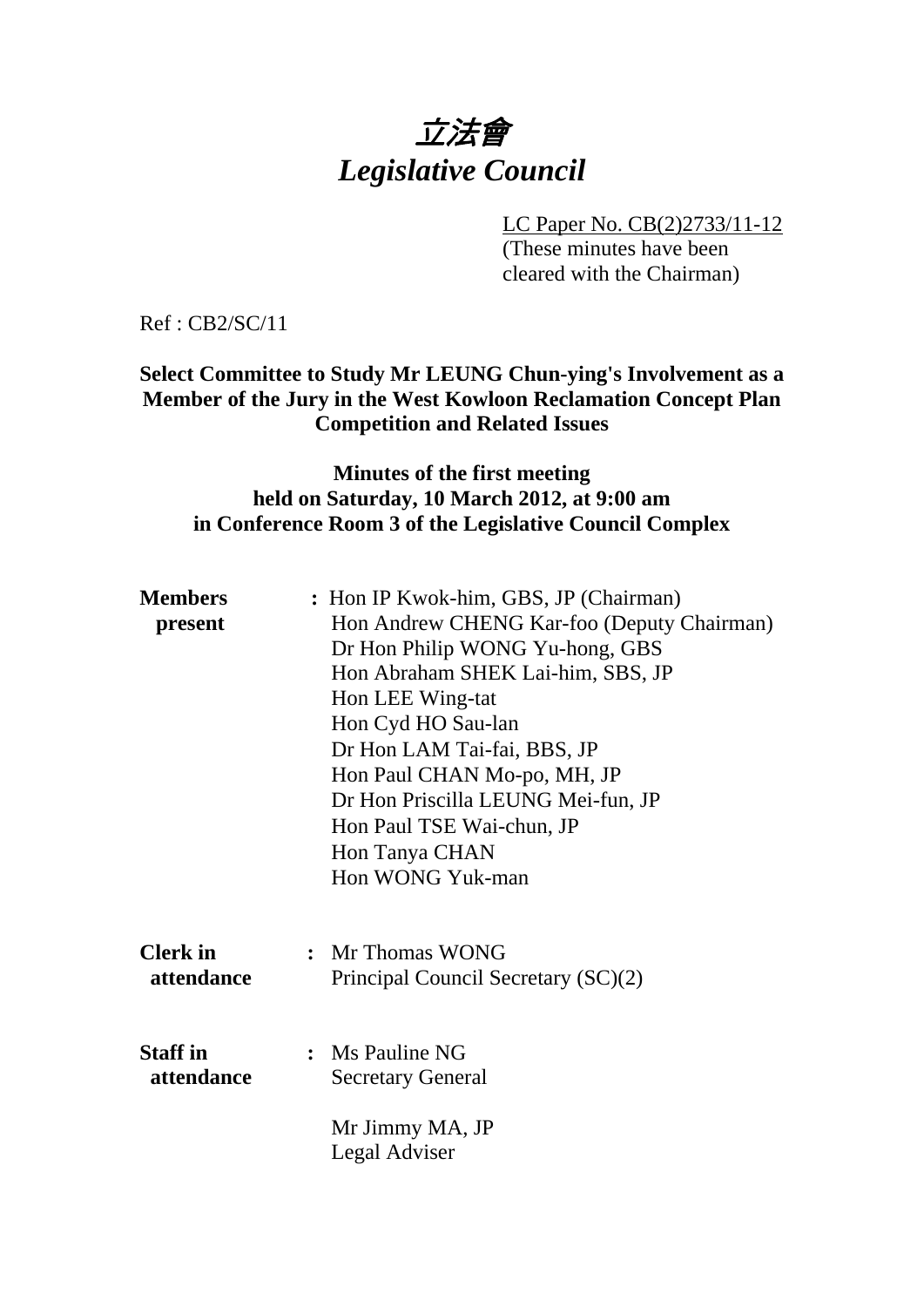Mr Stephen LAM Senior Assistant Legal Adviser 4

Miss Odelia LEUNG Assistant Secretary General 2

Miss Evelyn LEE Assistant Legal Adviser 10

Ms Hedy FOK Senior Council Secretary (SC)(2)2

Miss Jasmine TAM Council Secretary (SC)(2)1

Mr Ringo LEE Senior Legislative Assistant (2)1

Miss Emma CHEUNG Legislative Assistant (SC)(2)

Action

The Chairman drew members' attention to the requirements in Rules 83A and 84 of the Rules of Procedure of the Legislative Council ("RoP") concerning personal pecuniary interest to be disclosed and voting or withdrawal in case of direct pecuniary interest respectively. He said that despite the absence of provisions on disclosure of non-pecuniary interests in RoP, there might be situations in which a member wished to declare non-pecuniary interests. He suggested and members agreed that the member concerned should write to the Chairman to declare such interests, if any. Members also agreed that the declaration of interests by members in writing would be uploaded onto the website of the Legislative Council ("LegCo").

2. The Chairman declared that he was a trustee and one of the Vice-Chairmen of Hon Wah Educational Organization, and Mr LEUNG Chun-ying was one of the 11 school managers of Hon Wah College under the Hon Wah Educational Organization.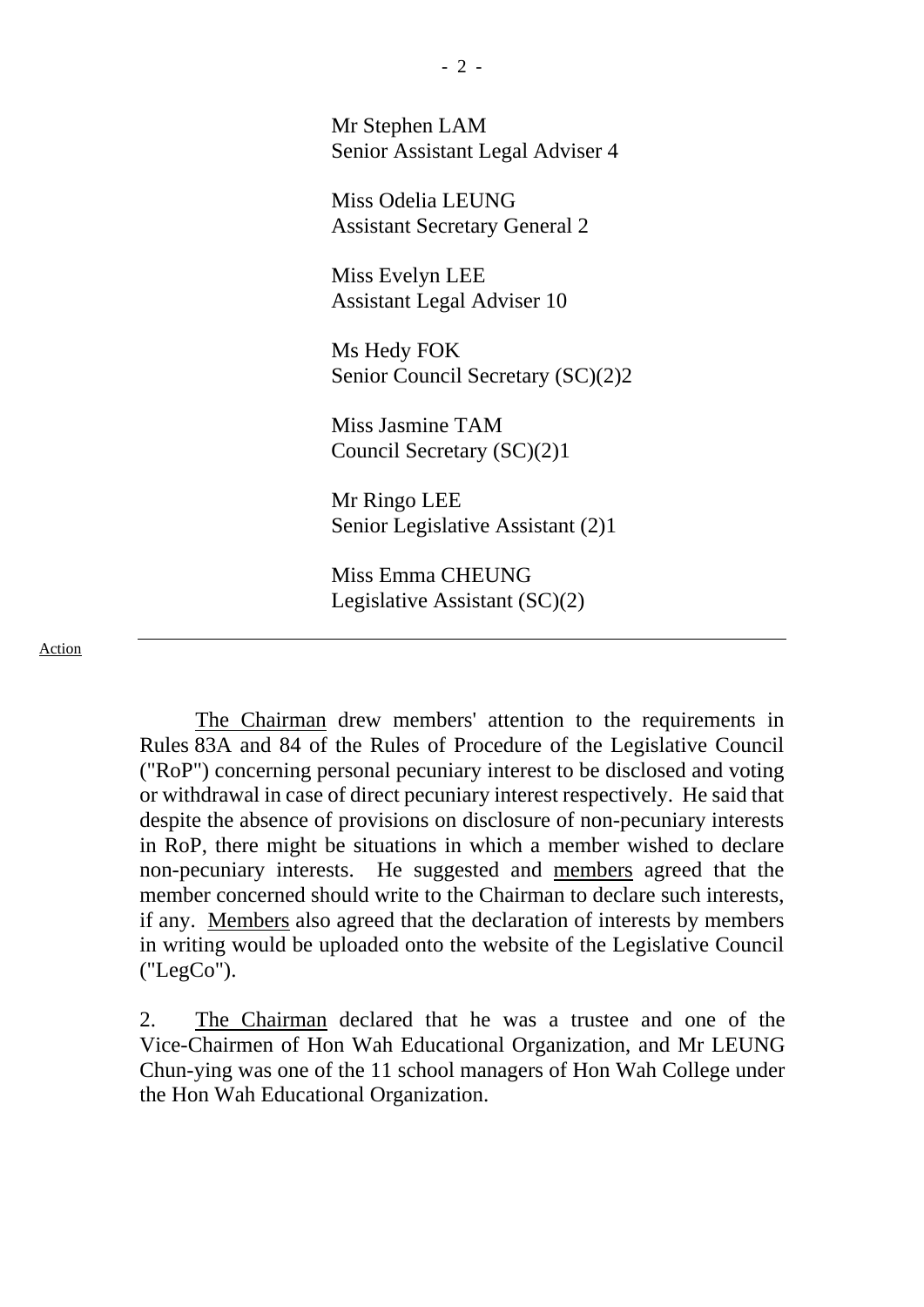3. The Deputy Chairman declared that he was a former classmate of Mr CHIU Kam-Kuen of DTZ Debenham Tie Leung Limited whose name appeared on the list of Project Team members submitted by Dr Kenneth Yeang of T R Hamzah & Yeang Sdn Bhd to the Organizer of the West Kowloon Reclamation Concept Plan Competition ("the Competition") held in 2001-2002.

4. Mr Paul CHAN declared that he had nominated Mr LEUNG Chun-ying as a candidate in the 2012 Chief Executive ("CE") Election.

5. Dr Philip WONG and Mr Abraham SHEK declared that they had nominated Mr Henry TANG as a candidate in the 2012 CE Election.

#### **I. Proposed practice and procedure for the Select Committee**

| LC Paper No.          | -- Paper on proposed practice and |  |  |
|-----------------------|-----------------------------------|--|--|
| $CB(2)1319/11-12(01)$ | procedure for the Select          |  |  |
|                       | Committee prepared by the         |  |  |
|                       | LegCo Secretariat ("proposed      |  |  |
|                       | Practice and Procedure")          |  |  |

6. Members noted that paragraph 18(g) of the proposed Practice and Procedure (which was subsequently re-numbered as paragraph 17(g) of the Practice and Procedure) would be revised as follows to bring it in line with the Practice and Procedure for the Select Committee to Inquire into Matters Relating to the Post-service Work of Mr LEUNG Chin-man -

"the privileges provided by Cap. 382 are available only within the context of the hearings. All members, including non-Select Committee Members should refrain from making comments relating to the hearing outside of the proceedings of the Select Committee. Evidence given in closed meetings should not be made public by any members."

7. The Deputy Chairman suggested that the phrase "and where possible," in the last sentence of paragraph 26 of the proposed Practice and Procedure be deleted. Mr Paul TSE however considered that the phrase should be retained to maintain flexibility. As there were divided views among members on the Deputy Chairman's suggestion, the Chairman put the suggestion to vote. Four members voted for and three members voted against the suggestion, and four members abstained. The Chairman declared that the suggestion was adopted.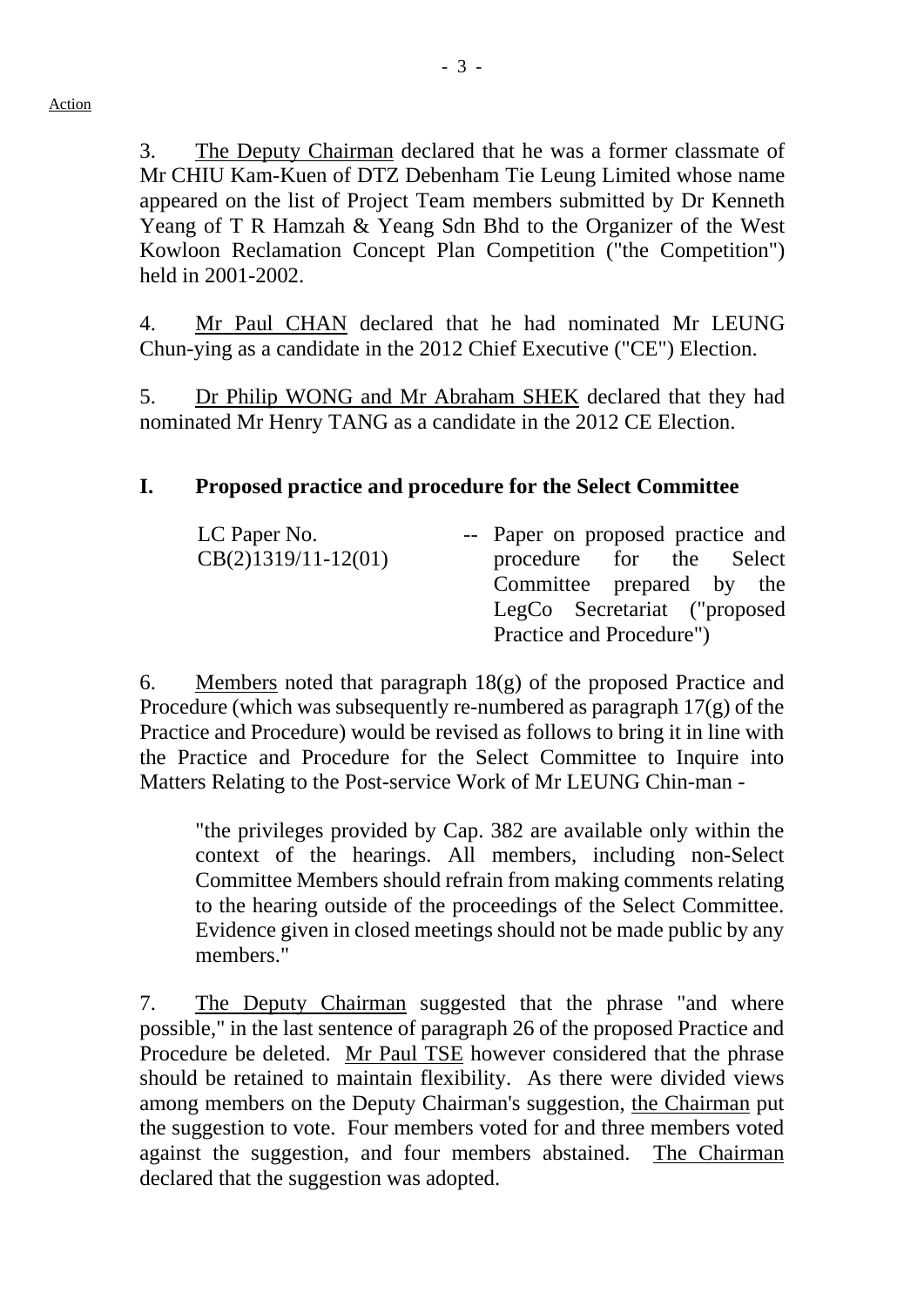8. Members agreed to further amend paragraph 26 of the proposed Practice and Procedure as follows -

- (a) "closed meetings" be substituted by "closed hearings"; and
- (b) the phrase "and where possible, the identity of the witness who has provided the information should not be disclosed" be substituted by "and the identity of the witness who has provided the information should not be disclosed if it is so decided by the Select Committee".

9. On Mr Paul TSE's enquiry about whether the proposed Practice and Procedure could be revised in the future if necessary, the Chairman responded in the affirmative.

10. Dr Priscilla LEUNG asked whether there was a need to invite views of the parties concerned (such as Mr LEUNG Chun-ying) on the proposed Practice and Procedure. Secretary General ("SG") advised that the proposed Practice and Procedure was drawn up having regard to those adopted by previous select committees and committees with an investigatory function. Any person could submit his/her views to the Select Committee on its Practice and Procedure, which would be uploaded onto the LegCo website after it was endorsed.

11. Members endorsed the proposed Practice and Procedure.

#### **II. Proposed major areas of study**

| LC Paper No.          | -- Paper on proposed major areas of |  |  |  |  |
|-----------------------|-------------------------------------|--|--|--|--|
| $CB(2)1319/11-12(02)$ | study prepared by the LegCo         |  |  |  |  |
|                       | Secretariat ("proposed major        |  |  |  |  |
|                       | areas of study")                    |  |  |  |  |

12. The Chairman reminded members that the areas to be studied should be confined to those within the terms of reference of the Select Committee as set out in the Resolution passed by LegCo on 29 February 2012.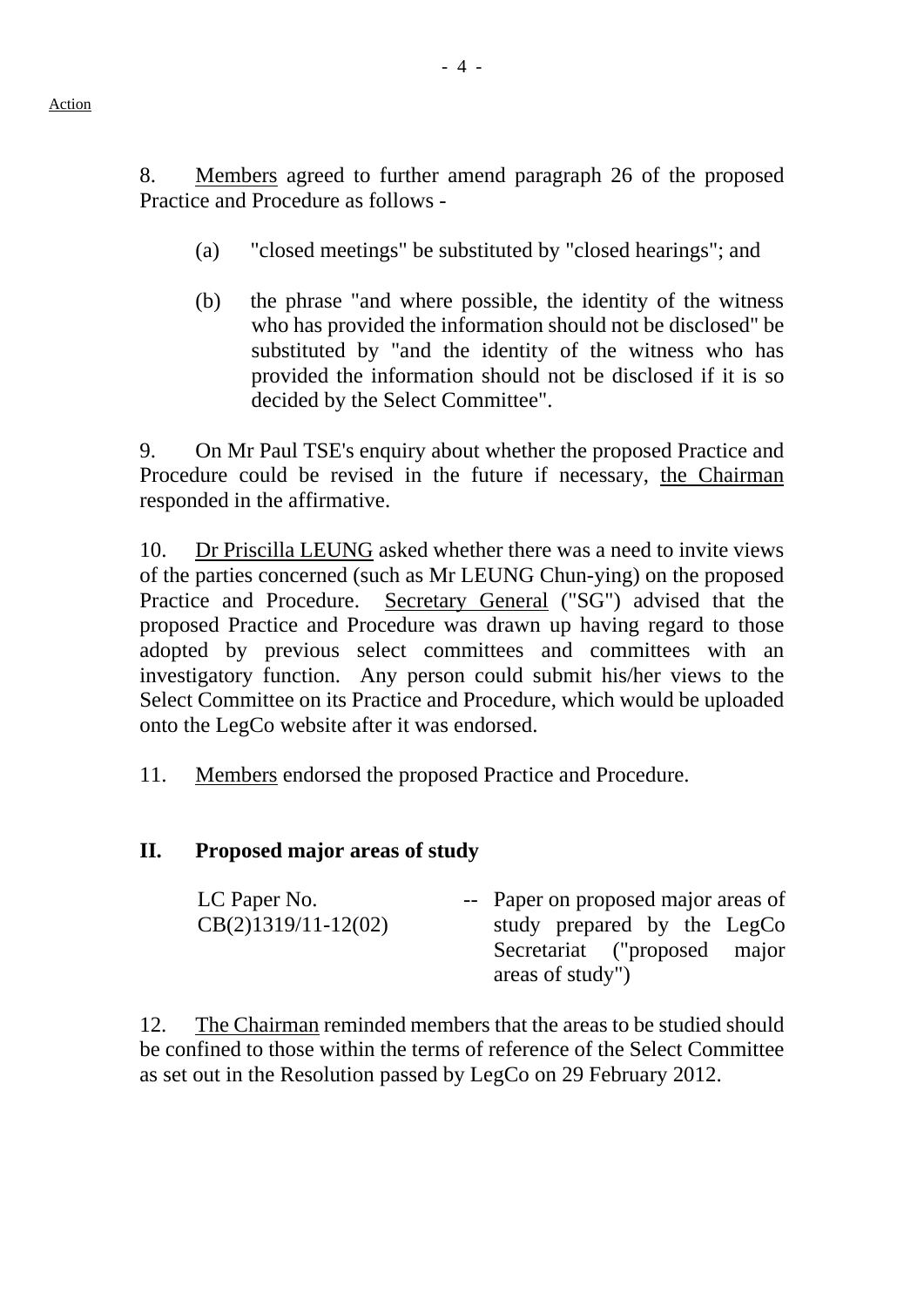13. Mr Abraham SHEK considered that the Select Committee should study the role and involvement of the Executive Council ("ExCo") and the Administration in the Competition. Mr LEE Wing-tat added that the role and involvement of the Administration and ExCo in the release of information on the final results of the Competition and disqualification of entries should also be studied. Mr Abraham SHEK, Ms Cyd HO and Mr WONG Yuk-man considered that the Administration should provide information on the discussions held, and the relevant papers considered, by ExCo in relation to the Competition.

14. Dr Priscilla LEUNG said that the Select Committee should study the assessment and adjudication process of the entries including the first prize winner. The Chairman reminded members that the matters to be studied had to be within the terms of reference of the Select Committee, i.e. Mr LEUNG Chun-ying's involvement as a member of the Jury in the Competition and related issues. Mr Paul TSE and Miss Tanya CHAN considered that the matter raised by Dr Pricilla LEUNG might be covered by items (h), (i) and (k) of the proposed major areas of study.

15. Mr Paul CHAN considered it necessary for the Administration to provide the Select Committee with a copy of the declaration forms completed by all members of the Jury for the Competition.

16. In response to Miss Tanya CHAN's enquiry as to whether the role and involvement of the Professional Adviser to the Competition fell within the proposed major areas of study, the Clerk advised that the matter should fall within the scope of item I of the proposed major areas of study.

17. Members endorsed the proposed major areas of study.

### **III. Proposed work plan**

| LC Paper No.          |        |  | -- Paper on proposed work plan |
|-----------------------|--------|--|--------------------------------|
| $CB(2)1319/11-12(03)$ |        |  | prepared by the LegCo          |
|                       |        |  | Secretariat ("proposed work    |
|                       | plan") |  |                                |

18. In response to Mr WONG Yuk-man's enquiry about the latest date by which the Select Committee should submit its report to LegCo, SG advised that the Select Committee would have to complete its work and report to LegCo before the fourth-term LegCo was to stand prorogued in mid-July 2012.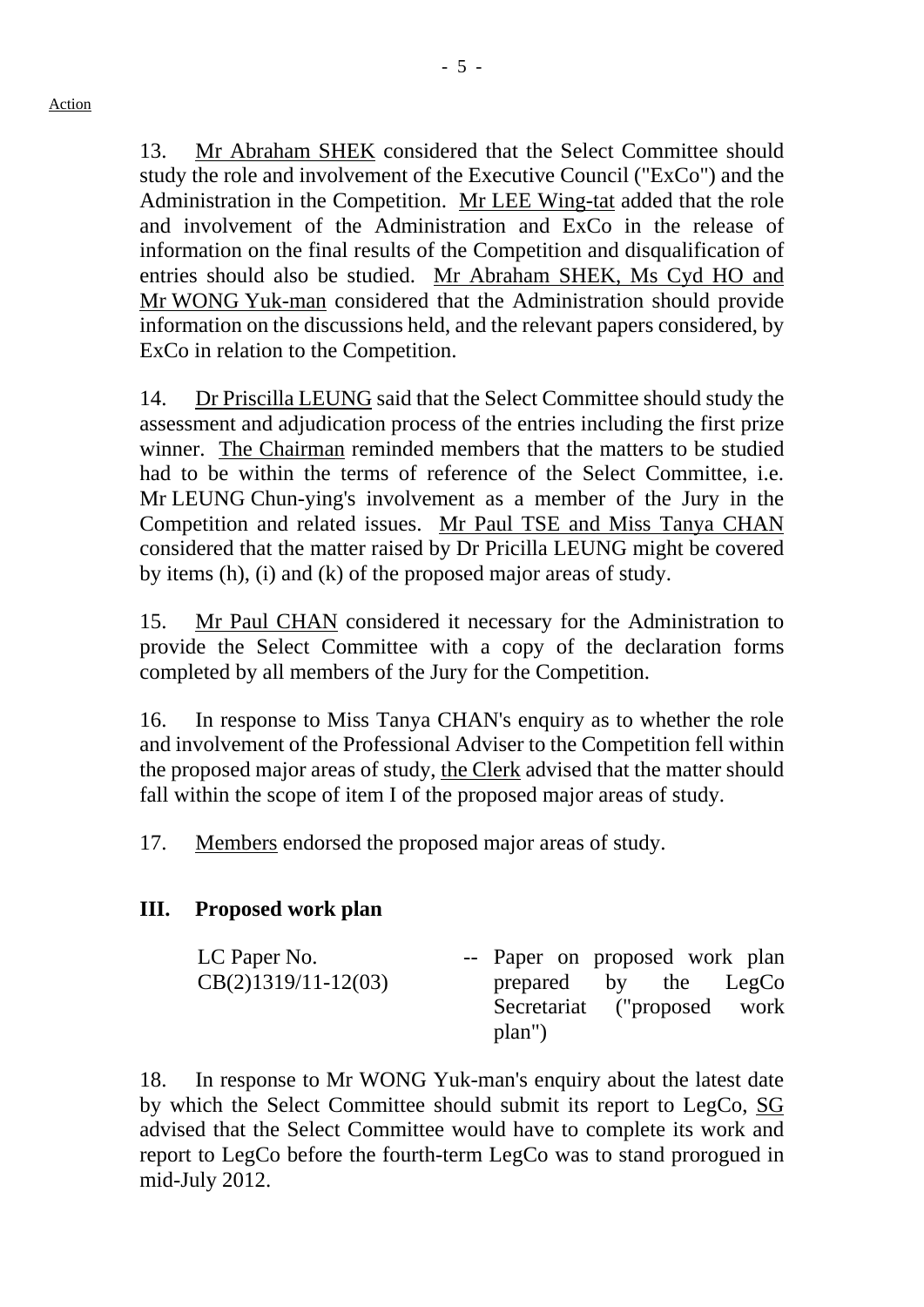19. Members endorsed the proposed work plan and agreed in principle that the Select Committee would hold two meetings or hearings per week. Members also agreed that pre-hearing and post-hearing internal deliberations, each lasting about 30 minutes, would be held for each hearing.

#### **IV. Proposed list of persons who may assist the Select Committee in its study**

LC Paper No. CB(2)1319/11-12(04) -- Paper on witnesses to be invited to assist the Select Committee in its study prepared by the LegCo Secretariat

#### Whether witnesses should be summoned or invited

#### *Local witnesses*

20. Mr LEE Wing-tat asked whether a witness not summoned but invited to give evidence before the Select Committee would be examined on oath. Legal Adviser ("LA") advised that it was up to the Select Committee to decide.

21. Members agreed that all local witnesses appearing before the Select Committee to give evidence should be summoned in accordance with the relevant provisions of the Legislative Council (Powers and Privileges) Ordinance (Cap. 382) and examined on oath.

#### *Overseas witnesses*

22. The Chairman pointed out that the Select Committee's power to summon was confined to witnesses who resided in Hong Kong, as Cap. 382 did not have extra-territorial effect. LA advised that a summons issued under Cap. 382 could not be served on and enforced against a person who was not present in Hong Kong. He informed members that in the case of the Select Committee to inquire into the handling of the Severe Acute Respiratory Syndrome ("SARS") outbreak by the Government and the Hospital Authority (the SARS Select Committee), Dr Margaret CHAN, former Director of Health, had returned from overseas to Hong Kong, and a summons was served on her when she arrived in Hong Kong. Pursuant to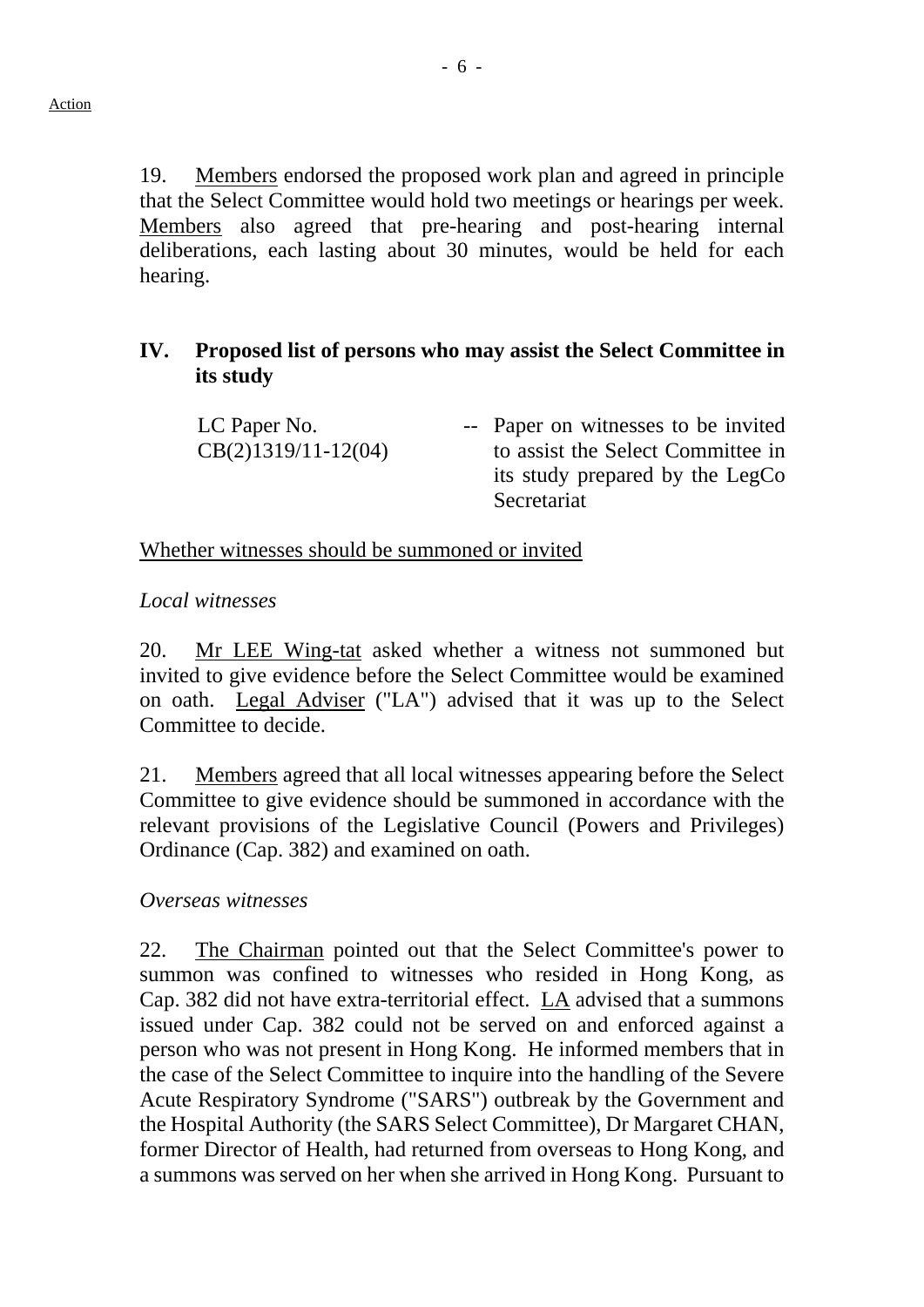section 14(1) of Cap. 382, a witness summoned to appear before the Select Committee to give evidence etc. would be entitled, in respect of such evidence, to the same right or privilege as before a court of law.

23. Ms Cyd HO and Dr Priscilla LEUNG considered that overseas members of the Jury should be invited to provide information to the Select Committee.

24. SG advised that there were previous cases where a select committee had invited an overseas witness to come to Hong Kong before a summons was served on him/her in Hong Kong. Information provided by a witness on invitation would not enjoy the same right or privilege accorded to persons summoned to appear before the Select Committee to give evidence or to produce papers, books, records or documents pursuant to Cap. 382. SG added that the LegCo Secretariat would explore the feasibility of arranging video-conferencing for overseas witnesses to provide information to the Select Committee by invitation.

#### Arrangements for CE and CE-elect to appear before a select committee

25. Ms Cyd HO sought information on the arrangements for CE to provide information to the SARS Select Committee. LA advised that the SARS Select Committee had invited, in the first instance, CE to give evidence at an open meeting without being required to give evidence under oath. The SARS Select Committee was subsequently advised by the CE's Office that although CE appreciated the nature of the invitation, he considered it "constitutionally inappropriate" for him as the Head of the Hong Kong Special Administrative Region to be subject to personal compulsion by the legislature. Members of the SARS Select Committee subsequently had a meeting with CE in the Government House outside the SARS Select Committee's formal proceedings for obtaining information from him.

26. In response to Mr LEE Wing-tat's question on whether Article 48(11) of the Basic Law ("BL48(11)") was applicable to CE-elect, LA advised that BL48(11), which was applicable to CE, had to be read in conjunction with BL73(10). There was no definition of CE-elect in BL or existing legislation.

27. Mr WONG Yuk-man requested the Legal Service Division to provide a paper on the position of a select committee in law if it was to obtain evidence from CE.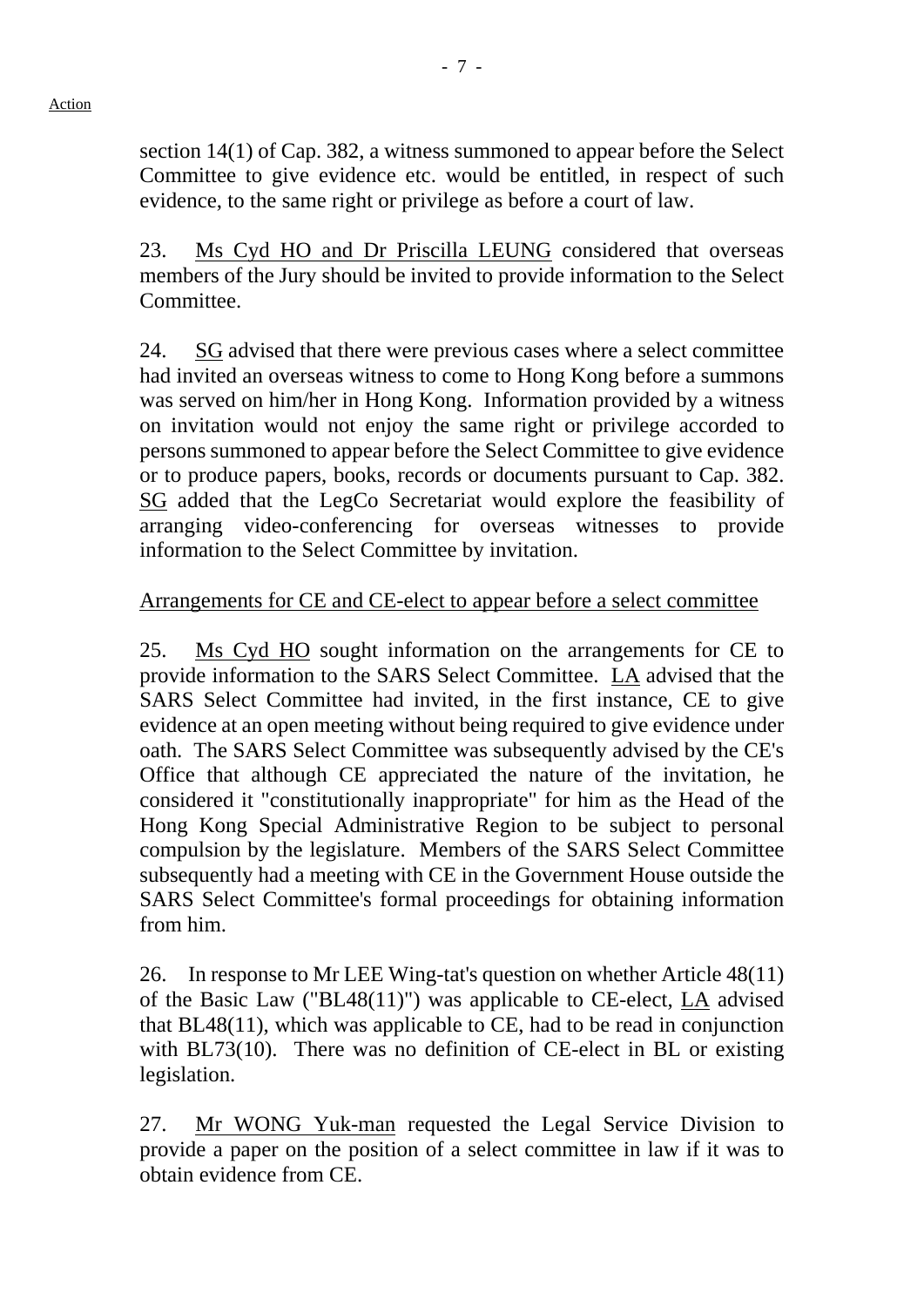(*Post-meeting note*: The paper prepared by the Legal Adviser to the Select Committee (LC Paper No. LS46/11-12) was circulated to members vide LC paper No. CB(2)1425/11-12 on 16 March 2012.)

28. Mr Paul CHAN asked whether CE-elect might refuse to attend a hearing of the Select Committee. LA advised that under section 9 of Cap. 382, LegCo might summon any person to appear before a committee specifically authorized by a resolution of LegCo to exercise such powers in respect of any matter or question specified in the resolution. However, under BL48(11), the Chief Executive was given the power and function to decide, in the light of vital public interests, whether government officials or other personnel in charge of government affairs should testify or give evidence before the Legislative Council or a committee.

29. In response to Mr Paul TSE's further enquiry about the process of issuing summonses to witnesses, SG advised that upon determination of the date and time of a hearing and the witnesses to be summoned, she would, with the consent and on the authorization of the President of LegCo, issue summonses to the witnesses concerned under section 10 of Cap. 382 and inform the witnesses of the major areas of study of the Select Committee, among others.

#### Persons to be summoned to attend hearings

30. Ms Cyd HO suggested that the Chairman and members of the Jury of the Competition be summoned to attend hearings of the Select Committee. Mr LEE Wing-tat suggested that local members of the Jury be summoned to attend a hearing of the Select Committee.

31. SG advised that as the Administration's documents and records relating to the Competition were currently in the possession of the Home Affairs Bureau, the Select Committee might consider summoning the Secretary for Home Affairs or Permanent Secretary for Home Affairs to attend a hearing of the Select Committee and produce the requisite documents and records.

32. Members agreed that Mr LEUNG Chun-ying be summoned to attend the hearing on 20 March 2012 and the following persons be summoned to attend the hearing on 17 March 2012 -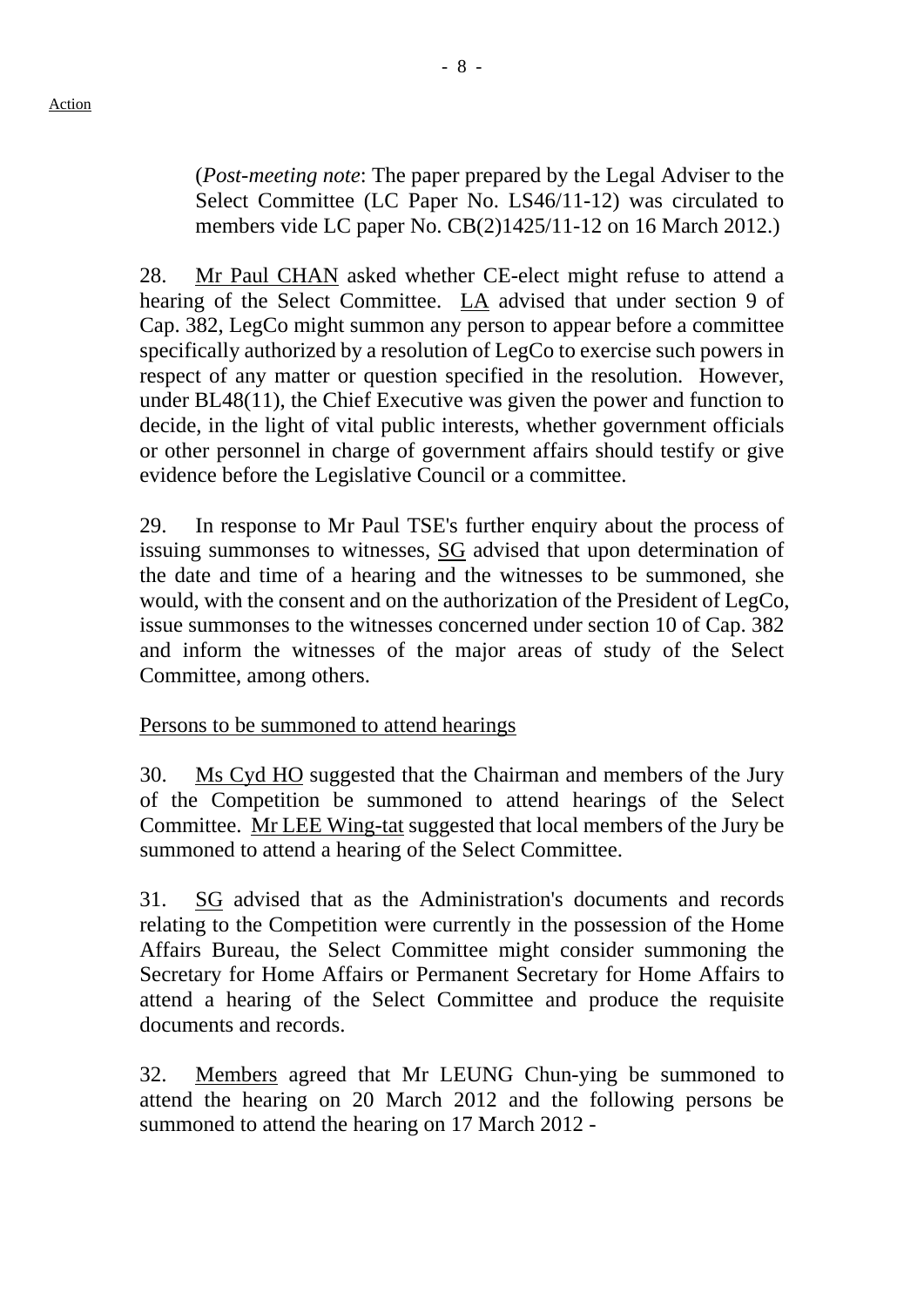- (a) Mr Raymond YOUNG Lap-moon, Permanent Secretary for Home Affairs;
- (b) Mr John TSANG Chun-wah, former Secretary for Planning and Lands;
- (c) Mr Eric Johnson, former Principal Assistant Secretary (Planning and Lands), Planning and Lands Bureau and Co-ordinator of the Competition; and
- (d) Mr Bosco FUNG Chee-keung, former Director of Planning and Chairman of the Technical Panel for the Competition.
- 33. Members also agreed that
	- (a) the four local members of the Jury, viz. Mr Nicholas Brooke, Prof CHANG Hsin-kang, Mrs Selina CHOW and Prof Patrick LAU Sau-shing, be summoned to give evidence before the Select Committee;
	- (b) Mr Bill Lacy, Professional Adviser to the Competition and Lord Rothschild, Chairman of the Jury, be invited to provide information to the Select Committee; and
	- (c) the Select Committee might consider summoning additional witnesses to give evidence before it if necessary.

(*Post-meeting note*: Members were subsequently informed that Mr Bill Lacy could not be located and Lord Rothschild declined to accept the Select Committee's invitation.)

(*Members agreed to extend the meeting time by 30 minutes.*)

#### **V. Schedule of hearings**

| LC Paper No.          | -- Email dated 2 March 2012 from |
|-----------------------|----------------------------------|
| $CB(2)1284/11-12(01)$ | C Y LEUNG Campaign Office to     |
|                       | the President of LegCo           |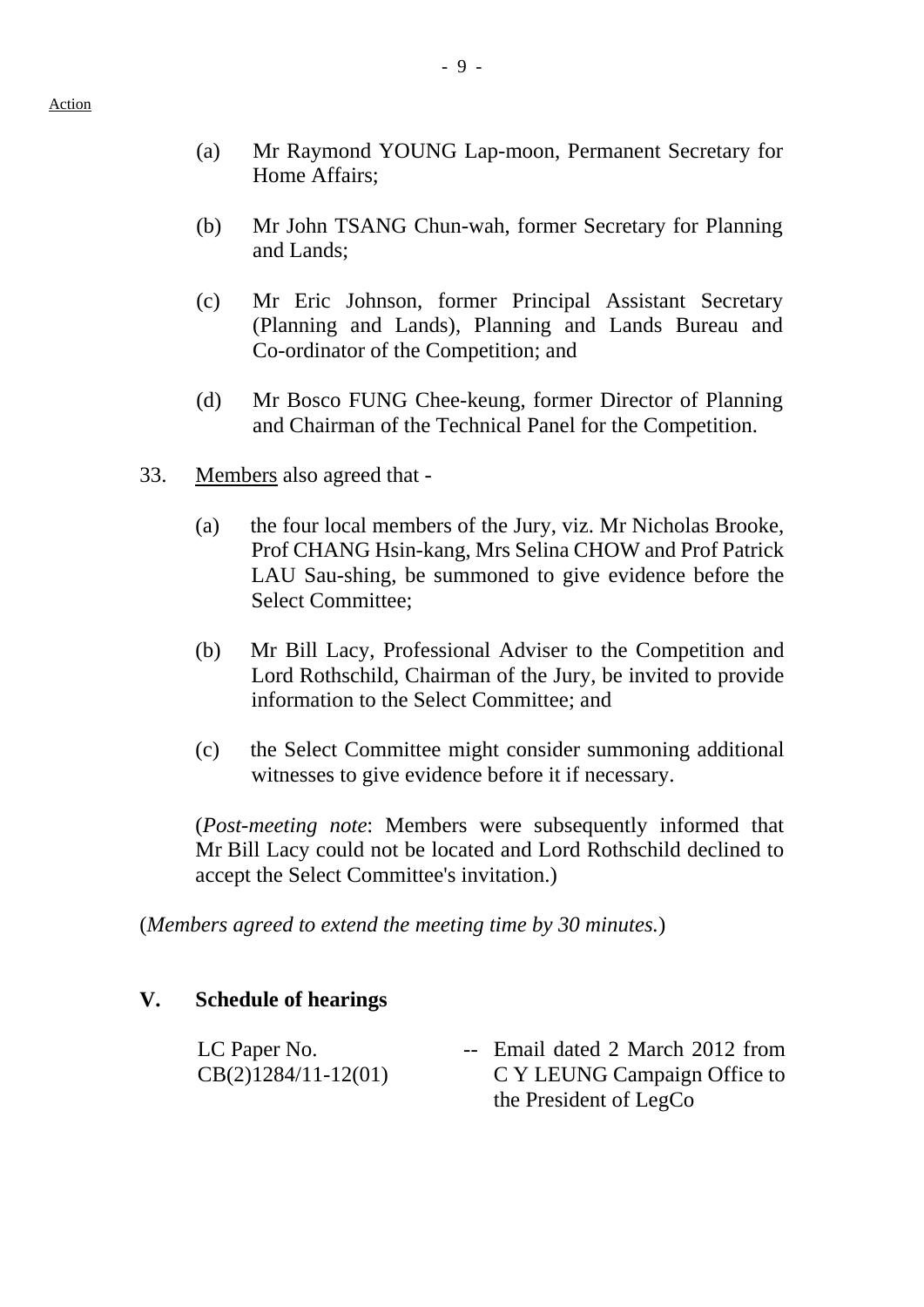Action

| LC Paper No.<br>$CB(2)1284/11-12(02)$ | -- Reply dated 5 March 2012 from<br>SG on behalf of the President of<br>LegCo to C Y LEUNG Campaign<br>Office |
|---------------------------------------|---------------------------------------------------------------------------------------------------------------|
| LC Paper No.<br>$CB(2)1284/11-12(03)$ | -- Reply dated 5 March 2012 from<br>the Chairman of the Select<br>Committee to C Y LEUNG<br>Campaign Office   |

34. Mr WONG Yuk-man expressed dissatisfaction about the views raised in the email dated 2 March 2012 from the C Y LEUNG Campaign Office regarding the composition of the Select Committee and the timing for holding hearings of the Select Committee. He considered that in scheduling the dates of hearings, there was no need for the Select Committee to take into account the date of the 2012 CE Election. Miss Tanya CHAN considered that when drawing up its schedule of meetings/hearings, the Select Committee should only consider the requirements, if any, under the existing legislation. Dr Priscilla LEUNG however considered that it was the right of any person to express views to the Select Committee.

35. Members agreed that the hearings in March 2012 be scheduled as follows -

| Saturday, 17 March 2012 | 9:00 am to 1:00 pm |
|-------------------------|--------------------|
| Tuesday, 20 March 2012  | 9:00 am to 1:00 pm |
| Saturday, 31 March 2012 | 9:00 am to 1:00 pm |

#### **VI. Proposed indexing system for Select Committee papers**

| LC Paper No.          |             |  | -- Paper on proposed indexing |
|-----------------------|-------------|--|-------------------------------|
| $CB(2)1319/11-12(05)$ |             |  | system for Select Committee   |
|                       | Secretariat |  | papers prepared by the LegCo  |

36. Members endorsed the proposed indexing system for papers of the Select Committee.